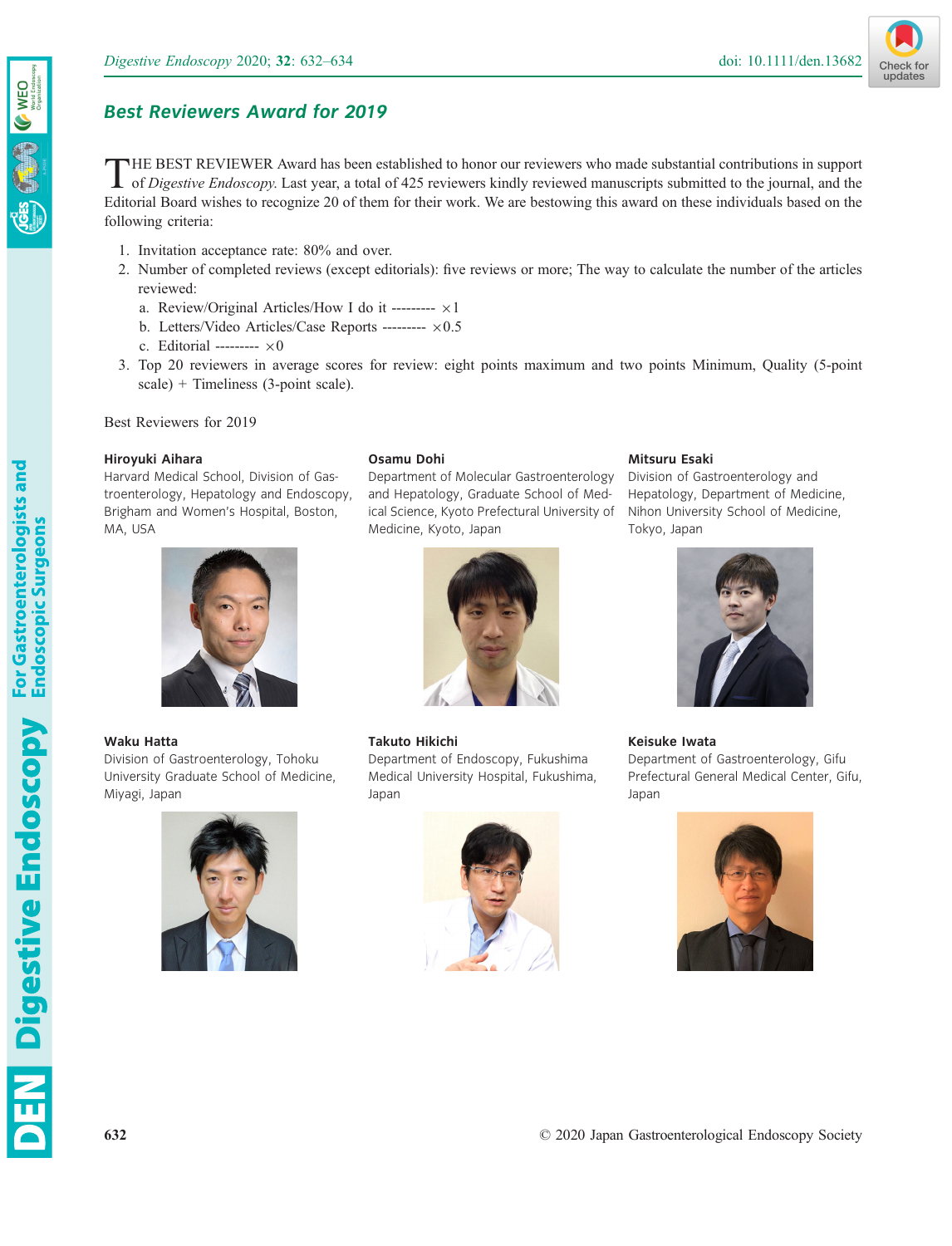#### Yoshihide Kanno

Department of Gastroenterology, Sendai City Medical Center, Miyagi, Japan



#### Shinichi Nakamura

Department of Gastroenterology, Tokyo Women's Medical University, Tokyo, Japan



#### Hiroki Sato

Division of Gastroenterology, Graduate School of Medical and Dental Sciences, Niigata University, Niigata, Japan



### Koichiro Kawaguchi

Division of Gastroenterology and Nephrology, Faculty of Medicine, Tottori University, Tottori, Japan



#### Kouichi Nonaka

Department of Digestive Endoscopy, Tokyo Women's Medical University, Tokyo, Japan



Mitsushige Sugimoto Department of Gastroenterological Endoscopy, Tokyo Medical University Hospital, Tokyo, Japan



#### Yasuaki Nagami

Department of Gastroenterology, Osaka City University Graduate School of Medicine, Osaka, Japan



# Takumi Onoyama Division of Gastroenterology and Nephrology, Faculty of Medicine, Tottori University, Tottori, Japan



# Sho Suzuki

Division of Gastroenterology and Hepatology, Department of Medicine, Nihon University School of Medicine, Tokyo, Japan